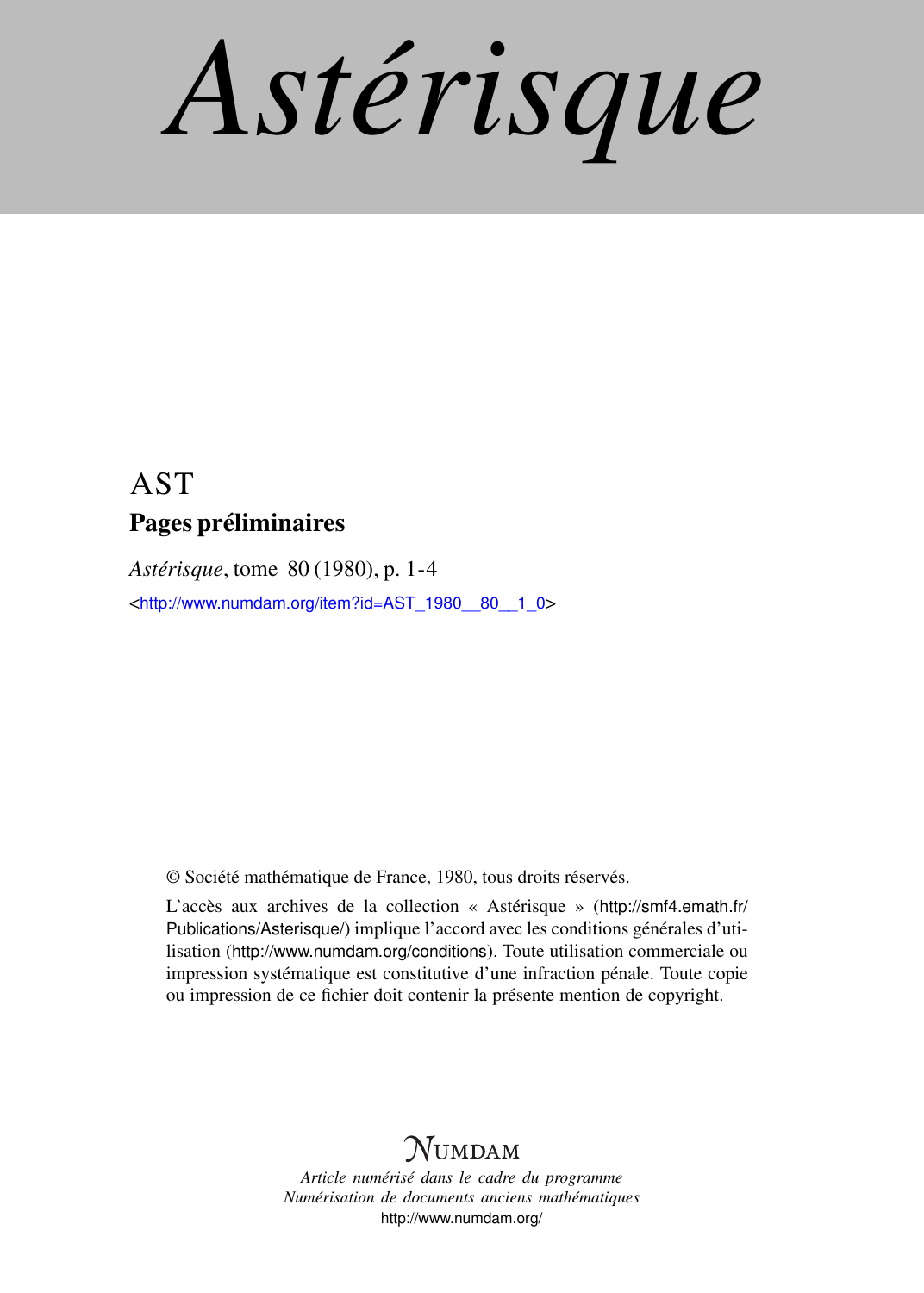### **AVERTISSEMENT**

**Ce volume contient les textes d<sup>f</sup> un certain nombre de conférences des Journées de Metz "Analyse sur les variétés" organisées les 28, 29 et 30 Mai 1979 par le Département de Mathématiques de l1Université de Metz.** 

**Je remercie vivement la Société Mathématique de France, le C.N.R.S. et l'Université de Metz pour lfaide financière et matérielle apportée lors de la tenue de ces Journées et pour la publication des textes de ces conférences.** 

**A. ROUX**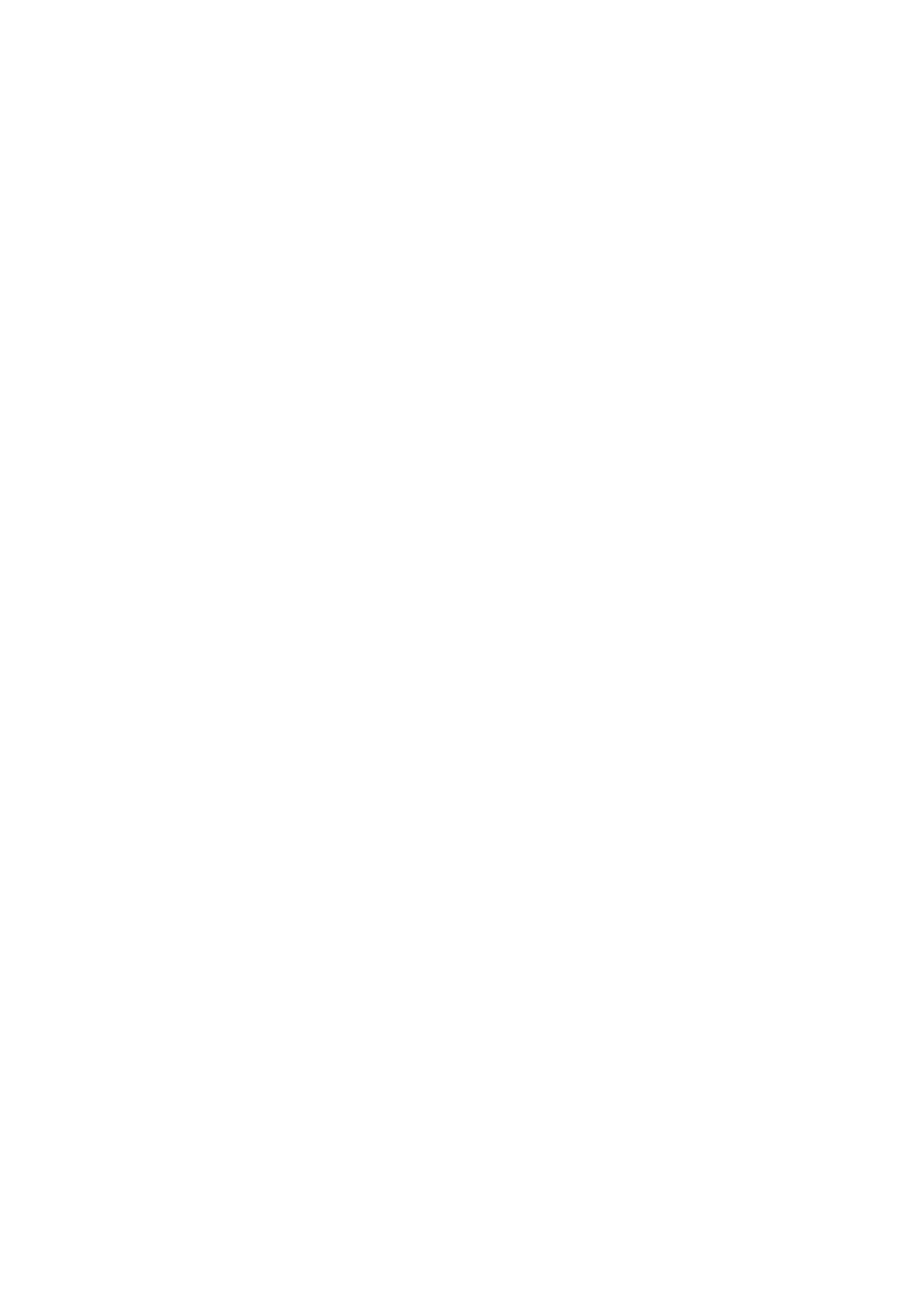#### TABLE DES MATIÈRES

M. BERGER - Rapport sur les variétés d'Einstein.

At first, we show that Einstein riemannian structures occur, naturally and in several ways, as privilegied structures on a given compact smooth manifold. Then, we present what is known on the following problems:

- what do compact manifolds are that get a Einstein metric, at least?

- on a such manifold, describe the set of Einstein metrics.

#### J.P. BOURGUIGNON - Déformations des métriques d'Einstein.

In this talk which is a continuation of the preceding one by M. Berger known results on deformations of Einstein metrics are presented. This includes the equation of infinitesimal deformations, rigidity theorems and some examples of moduli (special attention is devoted to K3 surfaces with their Kähler-Einstein-<br>Calabi-Yau metrics). To parametrize the deformations of an Einstein metric in a proper way involves analysing the action of diffeomorphisms ou riemannian metrics.

### S. GALLOT - Variétés dont le spectre ressemble à celui d'une sphère.

On a riemannian manifold, A. Lichnerowicz proved that the<br>first eigenvalue  $\lambda_1$  of the Laplace-operator  $\Delta$  is a greater than  $n.k_o$ , when  $(n-1)k_o$  is the smallest eigenvalue of the Ricci-curvature. Chapter 2 gives more precise estimates on the spectrum of △ Chapters 1 et 4 contain a new proof of a theorem of M. Obata: the equality  $\lambda_1$  = n.k<sub>o</sub> is characteristic of the canonical sphere  $S^n$ , can). We generalize this theorem into a charactenization of  $(S^n, can)$  by the existence  $\{ \delta \circ n \leq n \}$  of a solution of  $\{E_p\}$ , where  $\{E_p\}$  is the equation which characterizes the p-th eigenspace of  $\triangle$  on  $(S^n, can)$ . In chapter 3, by making a variation<br>on these equations, we show that, if  $\lambda_1$  is not too far from n.k<sub>o</sub>, then the manifold is homeomorphic to  $S^h$ .

#### T.J. WILLMORE - An extension of Pizzetti's formula-to Riemannian manifolds.

La formule de Pizzetti exprime la valeur moyenne d'une fonction intégrable sur une sphère comme une fonction de Bessel de la racine carrée du laplacien. On donne plus généralement une expres-

3

Pages

5

 $21$ 

33

53